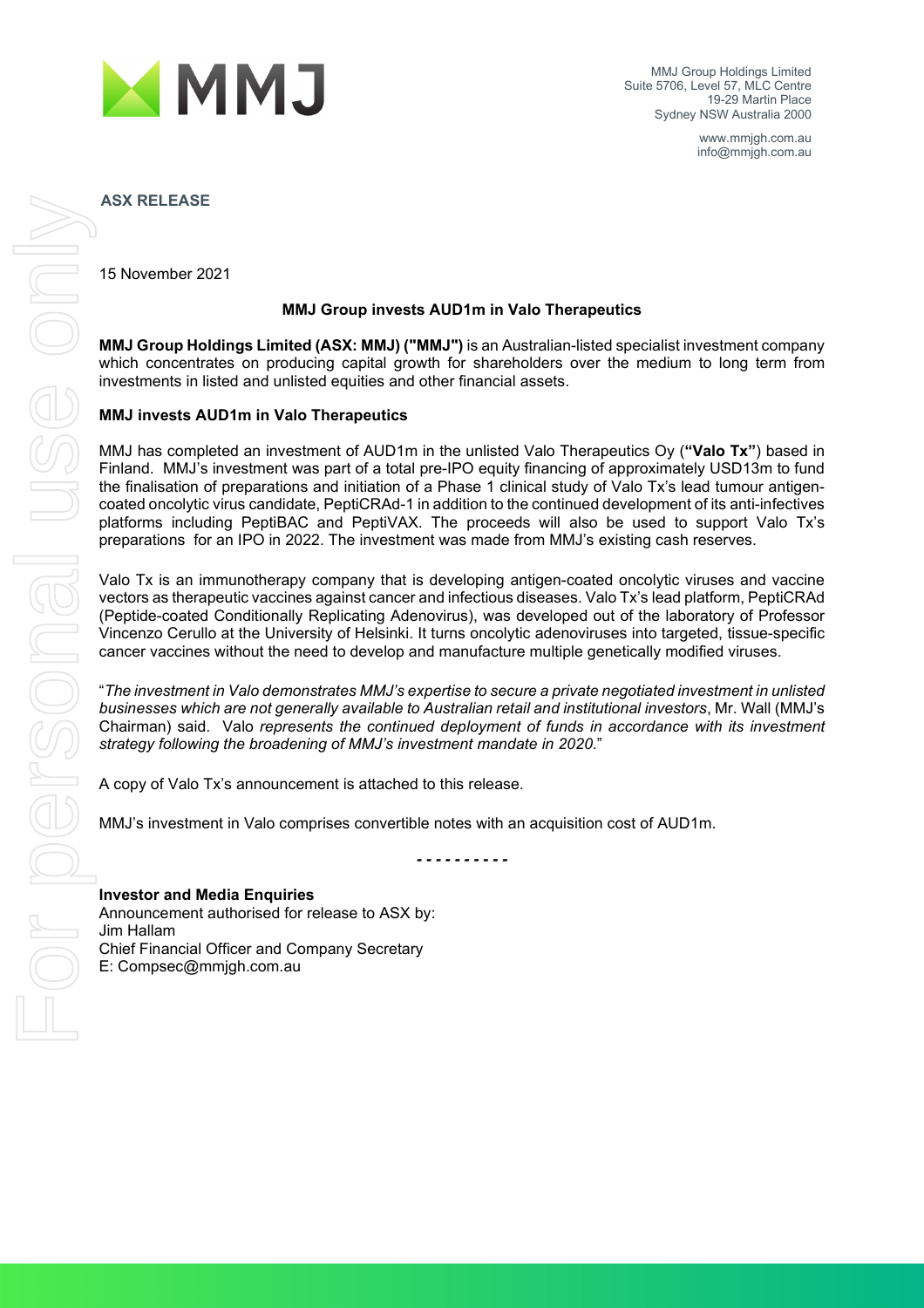#### *About MMJ*

*MMJ Group Holdings Limited (ASX:MMJ) ("MMJ") (ABN 91 601 236 417) is an Australian-listed specialist investment company which concentrates on producing capital growth for shareholders over the medium to long term from investments in listed and unlisted equities and other financial assets.*

#### *Important Notice*

*This announcement contains reference to certain intentions, expectations, future plans, strategy and prospects of MMJ. Those intentions, expectations, future plans, strategy and prospects may or may not be achieved. They are based on certain assumptions, which may not be met or on which views may differ and may be affected by known and unknown*  risks. The performance and operations of MMJ may be influenced by a number of factors, many of which are outside *the control of MMJ. No representation or warranty, express or implied, is made by MMJ, or any of its directors, officers, employees, advisers or agents that any intentions, expectations or plans will be achieved either totally or partially or that any particular rate of return will be achieved. Given the risks and uncertainties that may cause MMJ's actual future results, performance or achievements to be materially different from those expected, planned or intended, recipients should not place undue reliance on these intentions, expectations, future plans, strategy and prospects. MMJ does not warrant or represent that the actual results, performance or achievements will be as expected, planned or intended. Nothing in this material should be construed as either an offer to sell or a solicitation of an offer to buy or sell securities. It does not include all available information and should not be used in isolation as a basis to invest in MMJ. This document does not constitute any part of any offer to sell, or the solicitation of an offer to buy, any securities in the United States or to, or for the account or benefit of any "US person" as defined in Regulation S under the US Securities Act of 1993 ("Securities Act"). MMJ's shares have not been, and will not be, registered under the Securities Act or the securities laws of any state or other jurisdiction of the United States, and may not be offered or sold in the United States or to any US person without being so registered or pursuant to an exemption from registration including an exemption for qualified institutional buyers.*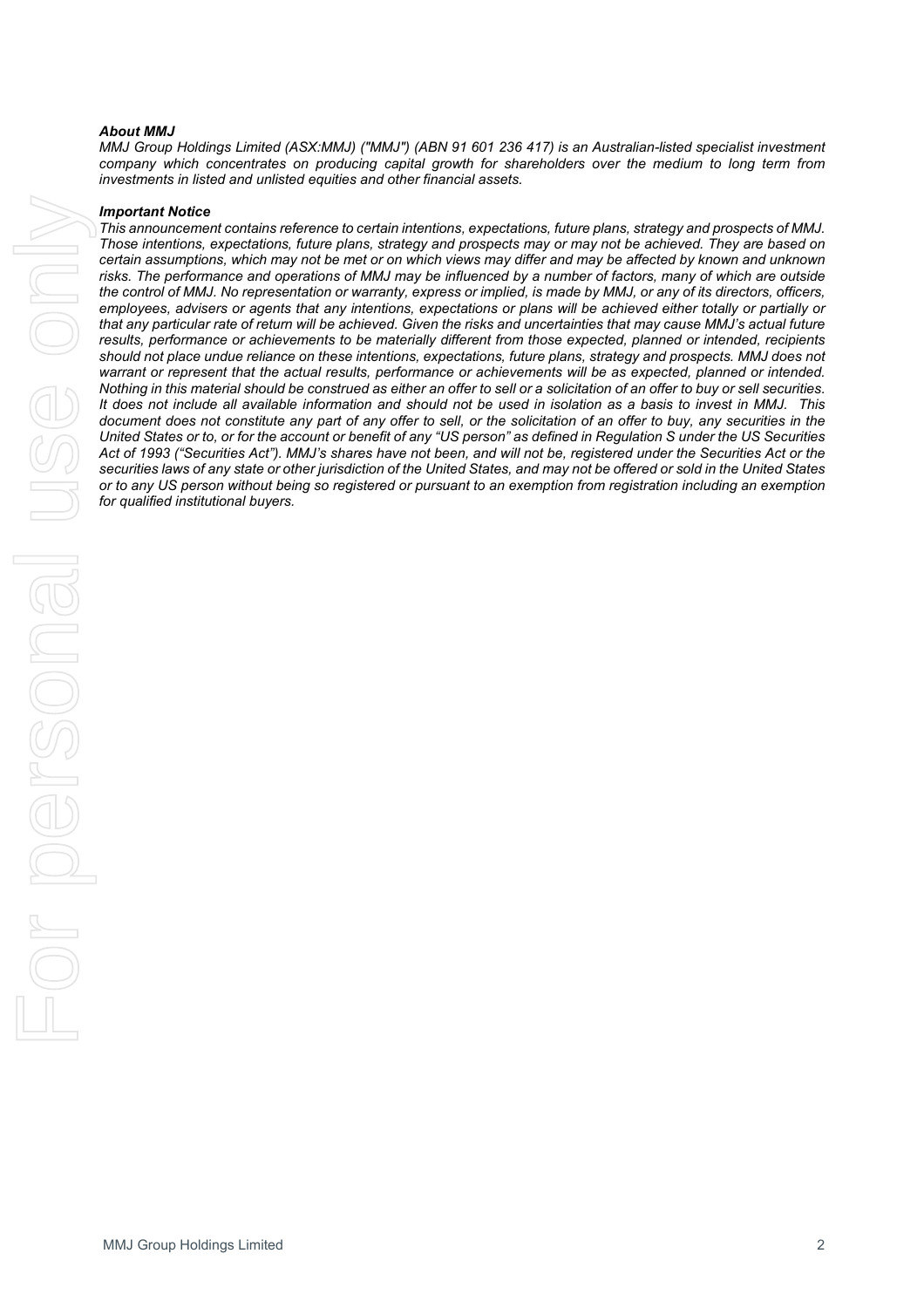# *Glossary*

| <b>ABBREVIATION¤</b>          | <b>Definition</b> <sup>®</sup>                                                                                                                   |
|-------------------------------|--------------------------------------------------------------------------------------------------------------------------------------------------|
| AUD¤                          | means Australian dollars. <sup>xx</sup>                                                                                                          |
| <b>AASB¤</b>                  | Australian Accounting Standards Board. <sup>®</sup>                                                                                              |
| <b>ACMPR-B</b>                | means Access to Cannabis for Medical Purposes Regulations. <sup>12</sup>                                                                         |
|                               | means ASX Limited (ACN 008 624 691) or the financial market operated by ASX                                                                      |
| ASX-¤                         | Limited, as the context requires.¤                                                                                                               |
| ASX-Listing-Rules-¤           | means the Listing Rules of ASX.¤                                                                                                                 |
| B <sub>2</sub> B <sub>¤</sub> | Business to business <sup>®</sup>                                                                                                                |
| CAD-¤                         | means-Canadian-dollars.¤                                                                                                                         |
|                               |                                                                                                                                                  |
| <b>CBD¤</b>                   | means-Cannabidiol-(CBD)-is-a-crystalline,-nonintoxicating-cannabinoid-in-cannabis-<br>and hemp.¤                                                 |
| CBG#                          | means Cannabigerol is the non-acidic form of cannabigerolic acid, the parent<br>molecule from which other cannabinoids are synthesized.¤         |
| Company-or-MMJ-#              | means-MMJ-Group-Holdings-Limited-(ACN-601-236-417).¤                                                                                             |
| <b>DNA¤</b>                   | deoxyribonucleic-acid <sup>®</sup>                                                                                                               |
| <b>EBITDA¤</b>                | means Earnings before Interest, Tax, Depreciation and Amortisation.¤                                                                             |
|                               |                                                                                                                                                  |
| <b>GMP¤</b>                   | GMP stands for Good Manufacturing Practices and refers to a system of<br>manufacturing that guarantees reproducibility of product quality to set |
| <b>IPO¤</b>                   | specifications. <sup>®</sup><br>Initial-public-offering-of-securities-on-a-recognised-securities-exchange¤                                       |
| <b>LPs¤</b>                   | Canada's Licensed Producers of Cannabis Products¤                                                                                                |
| M-¤                           | means million <sup>®</sup>                                                                                                                       |
| <b>MMPR¤</b>                  | means Marihuana for Medical Purposes Regulation <sup>®</sup>                                                                                     |
| <b>MOIC¤</b>                  | means multiple on invested capital <sup>or</sup>                                                                                                 |
| NTA-#                         | means-net-tangible-assets.¤                                                                                                                      |
| <b>PCR¤</b>                   | polymerase-chain-reaction¤                                                                                                                       |
| Covid19¤                      | CO' stands for corona, 'VI' for virus, and 'D' for disease.¤                                                                                     |
| Option-¤                      | means an option to acquire a Share usually at predetermined price. <sup>12</sup>                                                                 |
| Share-¤                       | means a fully paid ordinary share in the capital of the Company.¤                                                                                |
| Shareholder-¤                 | means-a-registered-holder-of-a-Share. <sup>®</sup>                                                                                               |
| <b>TGA¤</b>                   | Means the Therapeutic Goods Administration <sup>®</sup>                                                                                          |
| <b>THC¤</b>                   | means THC is the principal psychoactive constituent of cannabis a                                                                                |
| <b>TSXV¤</b>                  | Toronto Stock Exchange Venture                                                                                                                   |
|                               | X.                                                                                                                                               |
| Warrant¤                      | means an option to acquire a Share usually at predetermined price. <sup>12</sup>                                                                 |
| <b>WST-¤</b>                  | means-Western-Standard-Time-as-observed-in-Perth, Western-Australia.¤                                                                            |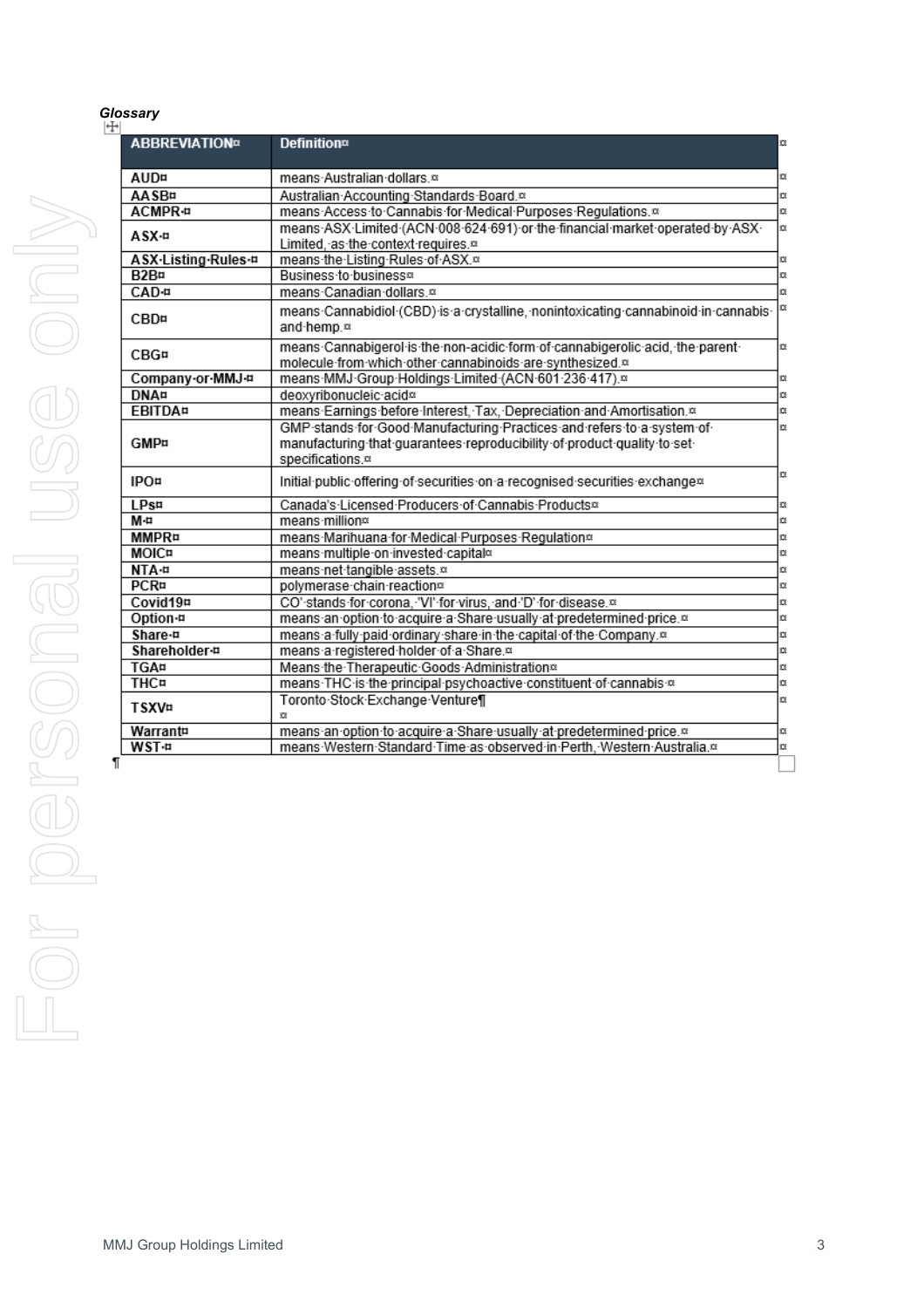# **Valo Therapeutics Announces €11m Fundraise to Advance PeptiCRAd Immunotherapy Platform into the Clinic**

# **Co-founder Dr Sari Pesonen, Head of R&D, promoted to CSO**

**Helsinki, Finland, 15 November 2021:** Valo Therapeutics Oy (Valo Tx), the developer of novel, adaptable immunotherapy platforms for cancer and infectious diseases, today announced it has successfully raised Euro 11 million (around USD 12.75 million) in an oversubscribed Pre-IPO funding round. Corporate advisory firm Ironside Capital acted as lead manager for Valo Tx. The Pre-IPO fund included participation from existing investors, Freeman Road, and new investors, including ASX-listed MMJ Group Holdings. The total raised to date is now over Euro 22 million (around USD 25.5 million). The majority of the proceeds will be used to finalise preparations and initiate a Phase 1 clinical study of the company's lead tumour antigencoated oncolytic virus candidate, PeptiCRAd-1, in addition to the continued development of the anti-infectives platforms including PeptiBAC and PeptiVAX. The proceeds will also be used to support the preparation of Valo's IPO in 2022.

The Company also announced the internal promotion to Chief Scientific Officer (CSO) of Dr Sari Pesonen, Valo Tx's current Head of R&D, and a co-founder of the company. Dr Pesonen has previously led scientific development in immuno-oncology biotech companies and has substantial experience in clinical drug development, including, at Oncos Therapeutics, which demonstrated, for the first time, the mode of action of oncolytic adenovirus-based cancer immunotherapy. She is a co-author on over 60 peer-reviewed research papers and inventor in several patents related to oncolytic viruses. Sari has a PhD in biology from the University of Turku, Finland.

Paul Higham, CEO of Valo Tx, commented, "This successful financing is yet another significant milestone as we further validate our PeptiCRAd platform and now take the important step into the first clinical study. In addition, the financing will allow us to further validate our other oncology and infectious disease platforms and our pan Coronavirus T-cell vaccine. I'm also delighted to announce Dr Sari Pesonen as our new CSO, who has been instrumental in bringing the company to this point and will continue to focus on advancing our immunotherapy platforms".

Dr Paul Porter from Freeman Road, a family consortium with deep expertise in the healthcare technology space, and a primary investor in Valo Therapeutics, said, "At Freeman Road we help bring new ideas to the market. We've backed Valo right from the start, and the high value we saw in the company's ideas back at its seed round is still rock solid today: the business concept is novel, backed by a highly experienced team, with the potential for enormous market, and patient, impact. Valo's innovative solutions to vaccines, immuno-oncology and personalised cancer treatments are life-changing and will overcome some of medicine's greatest challenges"

Dr Sari Pesonen, CSO of Valo Tx, commented, "I'm thrilled to become Valo's CSO after 5 years heading R&D at Valo, pursuing my passion to develop immunotherapy platforms. We expect our platform will be a powerful system to deliver advanced individualized or 'patient-specific' cancer treatments, in indications including metastatic melanoma, non-small cell lung cancer, and triple negative breast cancer."

PeptiCRAd (Peptide-coated Conditionally Replicating Adenovirus) is an innovative way of combining the best features of two clinically proven cancer immunotherapy approaches: oncolytic adenoviruses and peptide vaccines. PeptiCRAd uses tumour replication specific oncolytic viruses as active carriers of tumor-specific peptides to direct the immune system to specifically target and kill cancer cells.

-Ends-